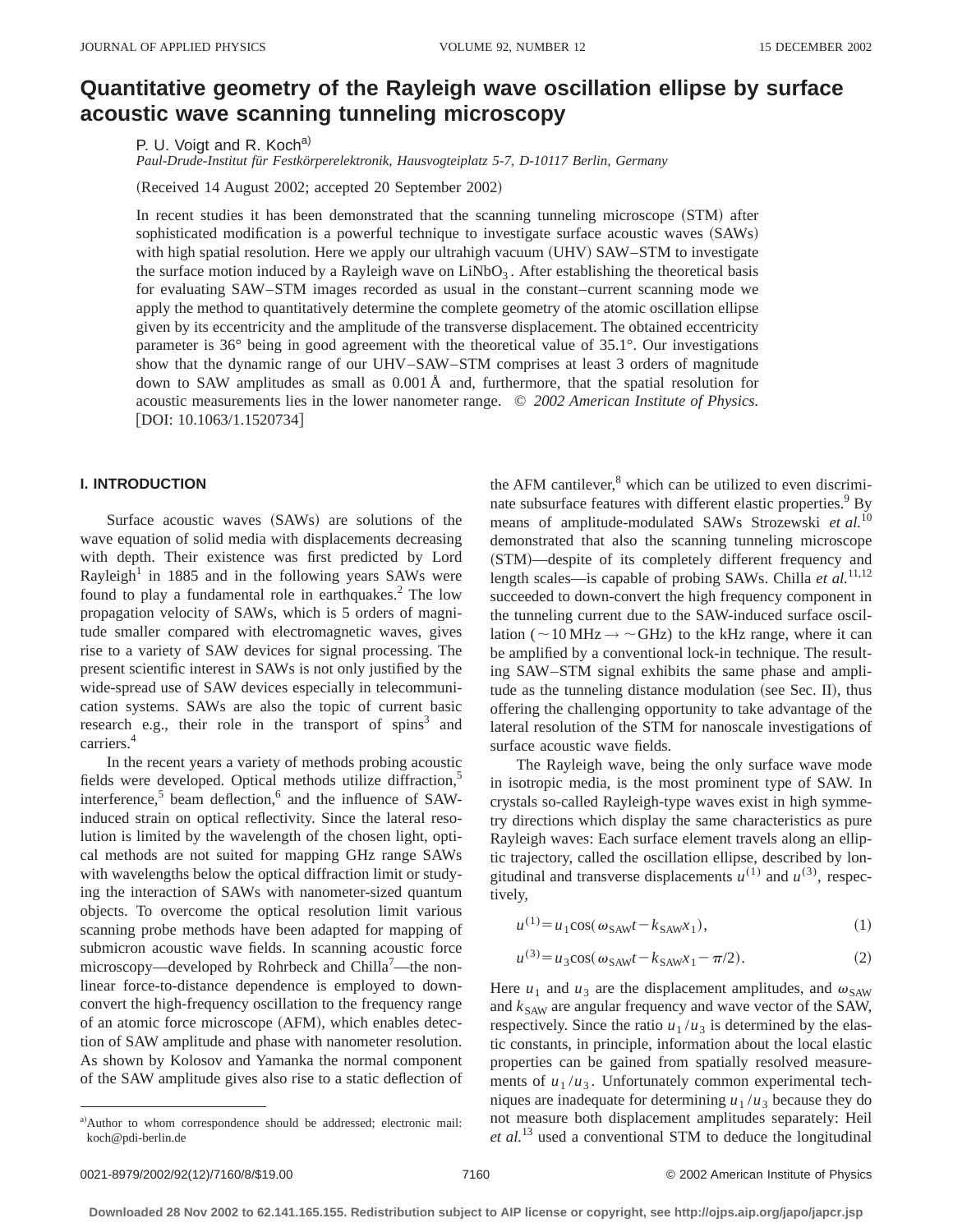displacement of ultrasonic waves from topographical images. The transverse displacement, on the other hand, is accessible to interferometrical methods<sup>5</sup> and to x-ray diffraction mapping of SAWs.<sup>14</sup> The SAW–STM technique presented here closes the gap in the variety of methods introduced so far: the SAW–STM is not only capable of achieving atomic resolution in imaging of acoustic wave fields; $^{15}$  since on corrugated surfaces it is sensitive to both the vertical and lateral displacement components, the SAW–STM is also suited as we will show here—to measure the ratio  $u_1/u_3$  of the oscillation ellipse of a SAW.

The article is organized as follows: In Sec. II we give a short introduction to the operation of a SAW–STM and details of the actual experiments. Section III provides the theoretical framework for evaluating the results obtained with an SAW–STM; in particular, we present a theory for the constant–current scanning mode. In Secs. IV and V we apply the theory to investigate the atomic movement involved in a Rayleigh wave on  $LiNbO<sub>3</sub>$  and to determine quantitatively amplitude and eccentricity of the oscillation ellipse. The article is concluded by the summarizing discussion of Sec. VI.

# **II. SAW–STM OPERATION AND EXPERIMENTAL DETAILS**

The experimental setup of an SAW–STM is schematically illustrated in Fig. 1. The sample is a piezoelectric single crystal carrying an interdigital transducer (IDT) for exciting the SAW as well as a thin conducting layer for the tunneling experiment. The SAW-induced surface oscillation at the frequency  $f_{SAW} = \omega_{SAW}/2\pi$  gives rise to a high frequency (HF) contribution in the tunneling current between tip and conducting layer. It is mixed at the nonlinear current–distance characteristics of the tunneling gap with a HF voltage  $V_{\text{mod}}$  at the frequency  $f_{SAW} + \Delta f$ , which is added to the common dc tunneling voltage  $V_0$ . The mixing signal at the difference frequency  $\Delta f$  is chosen to be in the kHz range, where it can be easily analyzed by conventional STM electronics and lock-in technique. The mixing signal exhibits the amplitude and phase information of the SAW and—as we will show in the following sections—can be used to quantitatively determine the eccentricity of the SAW oscillation ellipse.

The experiments presented here were performed in an ultrahigh vacuum (UHV) system consisting of separate chambers for sample preparation and SAW–STM investigation. The UHV SAW–STM—developed recently in our  $\text{group}^{-16}$  is based on a commercial Omicron STM-1 and has been modified by adding a UHV-compatible high-frequency wiring system for SAW excitation and signal detection. The sample is  $YZ$  – cut LiNbO<sub>3</sub> carrying a lithographically fabricated IDT with a resonance frequency of 40 MHz. It is mounted onto the sample holder which allows for flexible sample transfer into and within the UHV system. When the sample holder is inserted into the SAW–STM all required electrical connections to the sample are routinely established by contact springs. For the SAW–STM experiments a continuous gold film was used as a conducting layer; it was deposited *in situ* by electron beam evaporation; the deposition temperature was 300 K, the deposition rate 0.1 nm/s.



FIG. 1. Experimental setup of the SAW–STM for the measurement of SAW motion. The SAW-induced tunneling current modulation at the frequency  $f_{SAW}$  is mixed with the modulation of the tunneling voltage  $(f_{SAW} + \Delta f)$  at the nonlinear current–distance characteristic of the tunneling gap. A lock-in amplifier extracts the resulting difference frequency signal  $(\Delta f)$  yielding amplitude and phase of the SAW, which both are recorded in addition to the topography.

## **III. THEORY OF SAW–STM**

In this section we provide the theoretical basis for evaluation of the amplitude and phase images recorded with an SAW–STM in the constant–current scanning mode. Our starting point is a model for the constant-height scanning mode described in Refs. 11 and 12 and we discuss the dependence of amplitude and phase of the mixing signal on topography in Sec. III A. In Sec. III B we extend the model to the more common constant–current scanning mode. Finally we compare both scanning modes by means of numerical simulations.

## **A. SAW-STM in the constant-height mode**

The following derivation is performed for Rayleigh-type waves; however, the SAW–STM can be applied to all types of SAWs. To simplify, we treat the tunneling gap geometry in the reference frame of the sample surface, i.e., the sample being at rest and the STM tip traveling along a path defined by the oscillation ellipse (see Fig. 2). For MHz range SAW frequencies, the acoustic wavelength is large compared with typical dimensions of STM images, therefore the term  $k_{SAW}$ *x*<sub>1</sub> in Eqs. (1) and (2) can be neglected. For modeling the tunneling gap it is assumed that all electrons tunnel along the shortest line between the apex of the tip and the sample surface. As typical SAW amplitudes are smaller  $(<1)$ Å) than interatomic distances, the actual surface corrugation can be approximated by the tangential plane T through point  $P_{s,0}$ which is closest to the center  $P_{\text{tip},0}$  of the tip oscillation ellipse. The resulting tunneling distance  $d(t)$  then is the sum of the average distance  $d_0$  and the harmonic frequency component due to the surface oscillation

$$
d(t) = d_0 + d_1 \cos(\omega_{SAW} t - \varphi); \tag{3}
$$

where  $d_1$  and  $\varphi$  are the amplitude and the phase of the distance modulation, which we briefly call distance amplitude and distance phase, respectively. Figure 1 shows the projection of the oscillation ellipse onto the surface normal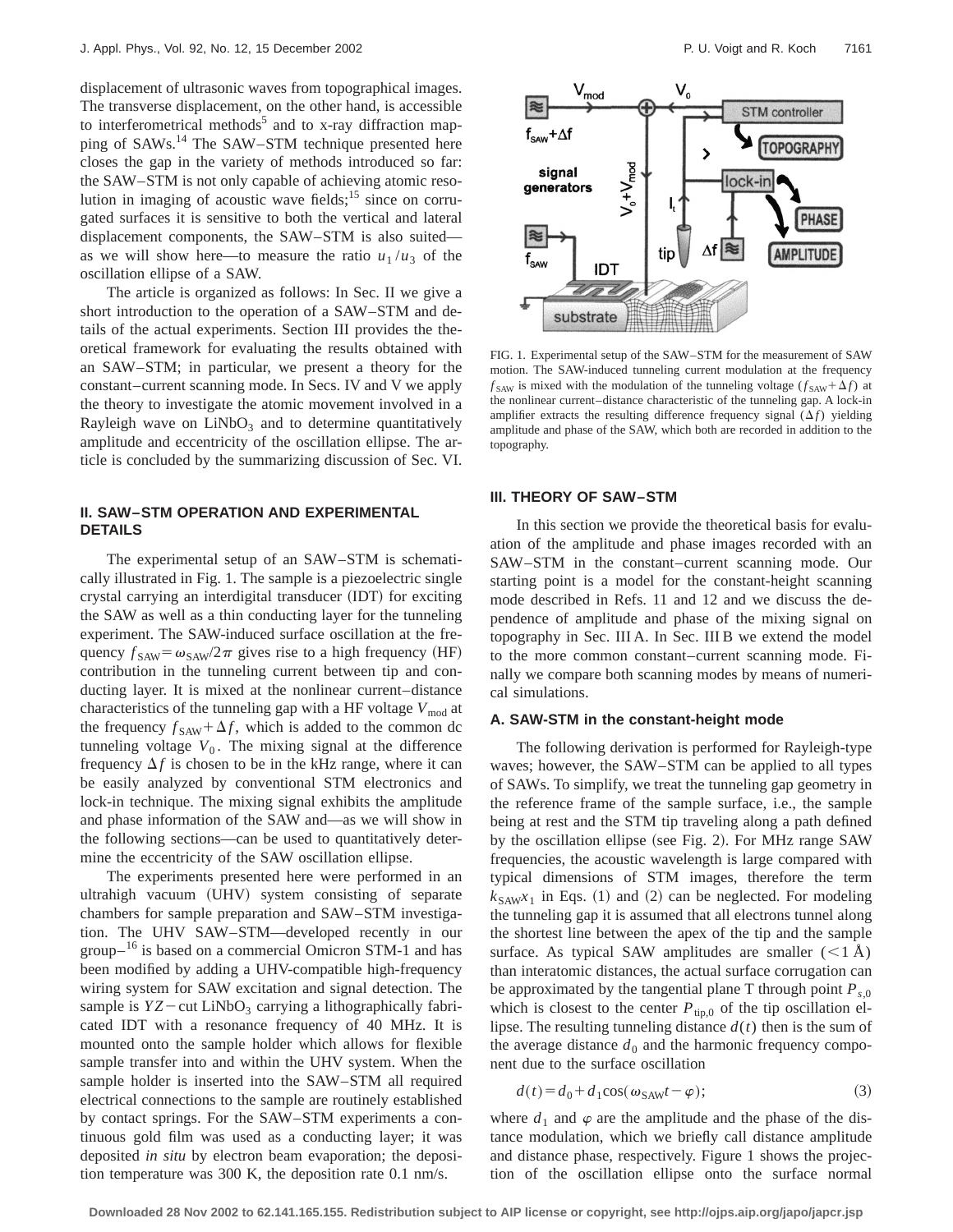**7162** J. Appl. Phys., Vol. 92, No. 12, 15 December 2002<br>  $\overline{P}_{s,0}, \overline{P}_{\text{tip},0}$  being 2*d*<sub>1</sub>. We now introduce the ellipse angle<br>  $\beta = \arctan(u_1/u_3), u_0 = \sqrt{u_1^2 + u_3^2}, g_x = (\tan \gamma_x)^2$ , and  $g_y = (\tan \gamma_y)^2$ , where  $\gamma_x$  and  $\gamma_y$  $\beta = \arctan(u_1/u_3), \quad u_0 = \sqrt{u_1^2 + u_3^2}, \quad g_x = (\tan \gamma_x)^2, \quad \text{and} \quad g_y$  $=$   $(\tan \gamma_v)^2$ , where  $\gamma_x$  and  $\gamma_v$  are the inclination angles of the tangential plane *T* in the directions parallel and perpendicular to the SAW propagation direction, respectively. According to the model in Refs. 11 and 12,  $d_1$  and  $\varphi$  can be expressed as

$$
d_1 = u_0 \sqrt{\frac{\sin^2 \beta}{1 + \frac{g_y}{g_x} + \frac{1}{1 + g_x + g_y}} + \frac{\cos^2 \beta}{1 + g_x + g_y}},
$$
(4)

$$
\varphi = \arctan(\tan\beta \tan\gamma_x) - \frac{\pi}{2}.
$$
 (5)

As discussed in Sec. II, the SAW-induced high frequency modulation of the tunneling current must be downconverted to the kHz band for detection by the STM electronics. For that purpose, a modulation voltage  $V_{\text{mod}}$  $=V_1\cos[(\omega_{SAW}+\Delta\omega)t]$  at a frequency shifted from  $f_{SAW}$  by  $\Delta f = 2 \pi \Delta \omega$  is added to the tunneling voltage  $V_0$ 

$$
V(t) = V_0 + V_1 \cos[(\omega_{SAW} + \Delta \omega)t].
$$
 (6)

The tunneling current  $I(t)$  is calculated via Simmons'  $formula<sup>17</sup>$ 

$$
I(d, V) = \frac{e^2 \kappa}{2 \pi h} \frac{V}{d} e^{-2\kappa d} \tag{7}
$$

by using the series expansions  $1/(1+x) = \sum_{n=0}^{\infty} (-1)^n (1+x)$  $(x - x)$  and  $e^{x} = \sum_{n=0}^{\infty} x^{n}/n!$  as well as  $\cos(x) = (e^{ix} + e^{-ix})/2$  (see Refs. 18 and 19).  $\kappa$  and *h* are the reciprocal decay length of the tunneling current and Planck's constant, respectively. *I*(*t*) contains a series of Fourier components of which only the dc part  $I_{\text{DC}}$  and the difference frequency signal  $I_{\Delta\omega}$  are of interest. With  $I_0(d_0, V_0)$  denoting the undisturbed tunneling current at  $V_1=0$  and  $d_1=0$  we obtain by Eq. (7)



FIG. 2. SAW–STM experiment with Rayleigh-type waves: In the reference frame of the resting sample surface the SAW is described by an oscillatory motion of the STM tip on the path of the oscillation ellipse. The tunneling path of length  $d(t)$  is approximated by the shortest distance between the tip and the tangential plane through the surface point  $P_{s,0}$ .

$$
I_{\rm DC}(d_0, d_1, V_0) = H(d_0, d_1, 0) I_0(d_0, V_0), \tag{8}
$$

$$
I_{\Delta\omega}(d_0, d_1, V_0, V_1) = H(d_0, d_1, 1) I_0(d_0, V_0)
$$
  
×cos( $\Delta \omega t - \varphi$ ), (9)

where the coefficients  $H(d_0, d_1, 0)$  and  $H(d_0, d_1, 1)$  are defined as

$$
H(d_0, d_1, 0) = \sum_{m=0}^{\infty} \left[ \left( \frac{2m}{m} \right) \frac{1}{2^{2m}} \sum_{\nu=0}^{2m} \frac{(2\kappa d_0)^{\nu}}{\nu!} \right] \left( \frac{d_1}{d_0} \right)^{2m},\tag{10}
$$

$$
H(d_0, d_1, 1) = \frac{V_1}{V_0} \sum_{m=0}^{\infty} \left[ \frac{\binom{2m+1}{m}}{2^{2m+1}} \sum_{\nu=0}^{2m+1} \frac{(2\kappa d_0)^{\nu}}{\nu!} \right]
$$

$$
\times \left( \frac{d_1}{d_0} \right)^{2m+1}.
$$
 (11)

It is noteworthy that the phase of the difference frequency signal  $I_{\Delta\omega}$  is equal to the distance phase  $\varphi$ . The term

$$
A(d_0, d_1, V_0, V_1) \equiv H(d_0, d_1, 1) I_0(d_0, V_0)
$$
 (12)

is interpreted as the amplitude of the difference frequency signal obtained by the SAW–STM and denoted briefly as amplitude *A*. By defining a phase  $\Phi = \varphi + \pi/2$  the relation between the phase and the surface inclination can be expressed in the most simple way as  $\Phi = \arctan\beta \tan\gamma$ <sub>x</sub> [Eq.  $(5)$ ]. While scanning the topography with an SAW–STM experiment,  $A$  and  $\varphi$  are simultaneously extracted from the tunneling current  $I(t)$  by a lock-in amplifier tuned to  $\Delta f$  (see Fig. 1), which both may be displayed as greyscale images along with the topography image as in Fig. 7.

At the end of this section we want to address a specific flaw of the constant-height (index ch) operation mode in SAW–STM investigations. Since the average tunneling distance  $d_0 = d_{0ch}$  is kept constant, the surface approaches the STM tip due to the SAW oscillation, the larger the SAW amplitude; it may even collide with the tip when the distance amplitude  $d_1$  exceeds  $d_{0ch}$ . Figure 3(b) illustrates the influence  $d_1$  on the amplitude of the mixing signal. We calculated *A* versus  $d_1$  for different values of  $d_{0ch}$  by Eqs. (11) and (12) with  $V_0 = V_1 = 1$  V. The plots of Fig. 3(b) demonstrate that *A* increases with  $d_1$  and becomes infinite when the tip touches the surface for  $d_1 = d_{0ch}$ .

Figure  $3(a)$  summarizes the results of a series of SAW– STM experiments, where the amplitude *A* of the mixing signal was measured while varying the amplitude  $U_{\text{IDT}}$  of the high frequency voltage fed to the IDT. Note that the SAW displacement amplitudes  $u_1$  and  $u_3$  are proportional to  $U_{\text{IDT}}$ . The measurements were performed at a fixed sample position with  $V_1 = 200$  mV,  $V_0 = 80$  mV, and different values  $I_{\text{DC}}$ . The SAW–STM was operated in the constant–current mode, where the vertical tip position is controlled by electronic feedback to keep the average tunneling current constant. Obviously the experimental data in the constant– current mode—plotted as *A* versus  $U_{\text{IDT}}$  in Fig. 3(a) clearly differ from the functional dependence *A* versus  $d_1$ predicted for the constant–height mode [Fig. 3(b)]. Hence,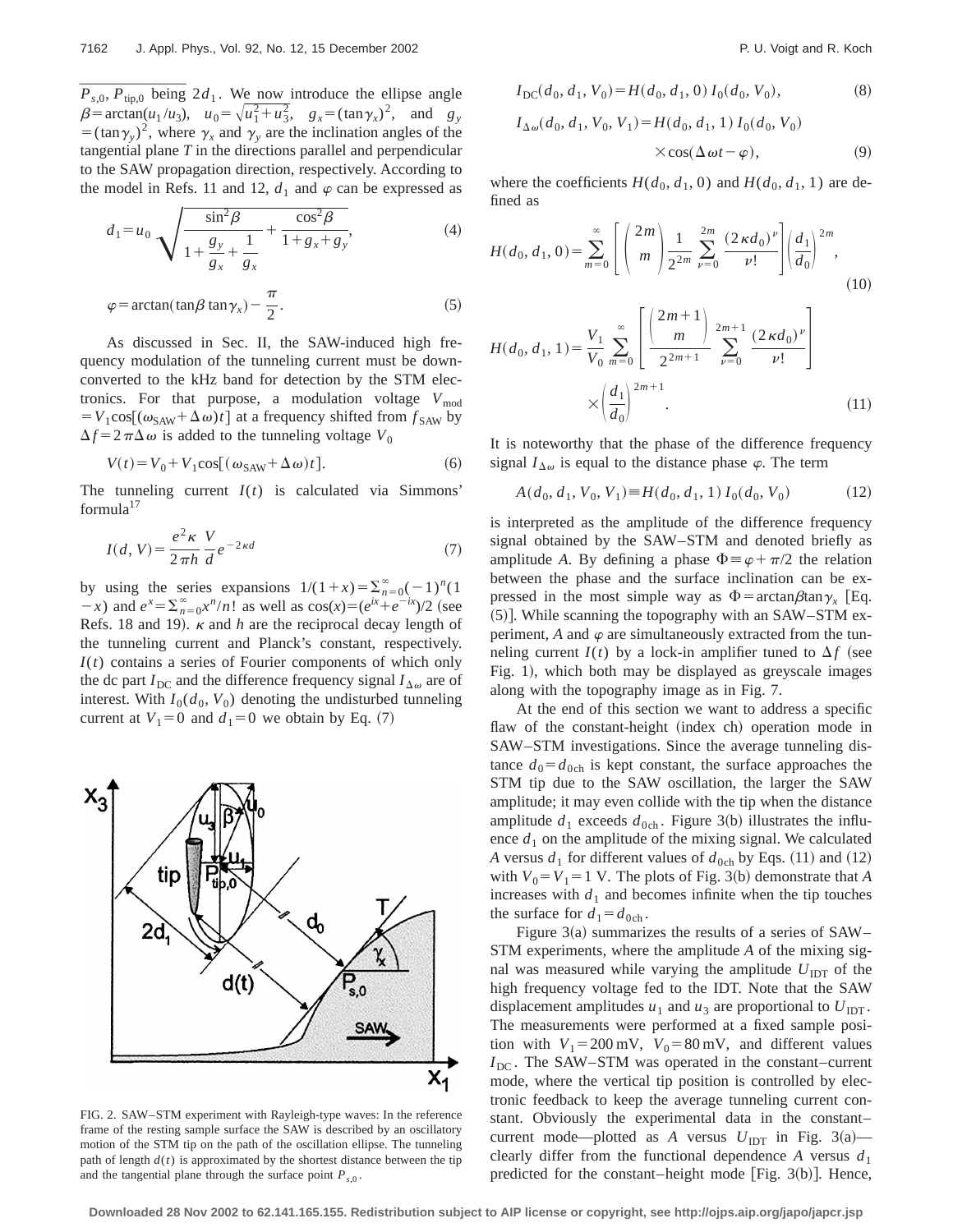

FIG. 3. SAW–STM operation in the constant–current and constant–height modes:  $(a)$  experimental amplitude  $A$  of the mixing signal as a function of the HF voltage  $U_{\text{IDT}}$  fed to the interdigital transducer to generate the SAW. (b) Influence of the amplitude  $d_1$  of the tunneling distance modulation on  $A$ for the constant–height and the constant–current scanning modes. (c) Tunneling distance  $d_{0c}$  as a function of  $d_1$  calculated for different values of  $d_{0ch}$ ; due to the influence of  $d_1$  on the average tunneling current  $I_{DC}$  the tip is retracted with increasing  $d_1$ , when operating in the constant–current mode.

the SAW–STM theory discussed so far needs further development to describe SAW–STM experiments in the constant– current mode properly.

#### **B. SAW–STM in the constant–current mode**

As discussed above the SAW–STM—as STMs, in general—is usually operated in the constant–current mode. According to Eq.  $(8)$  an increase of the distance amplitude  $d_1$ causes a raise of the dc component  $I_{DC}$  of the tunneling current. As a consequence, the distance control of the STM electronics retracts the tip to keep  $I_{\text{DC}}$  at the preset value. For a theoretical description of this different operation mode, let us assume that initially the STM is operated in the constant– height mode without applying SAW. The tunneling current is obtained from Eq.  $(7)$  as

$$
I_0(d_{0\text{ch}}, V_0) = \frac{e^2 \kappa}{2\pi h} \frac{V_0}{d_{0\text{ch}}} e^{-2\kappa d_{0ch}},
$$
\n(13)

where  $d_{0ch}$  is the tunneling distance. Still operating the SAW–STM in the constant-height mode, the SAW is switched on, causing the dc component of the tunneling current to increase according to Eq.  $(8)$ 

$$
I_{\rm DC}(d_{\rm 0ch}, d_1) = H(d_{\rm 0ch}, d_1, 0) I_0(d_{\rm 0ch}, V_0). \tag{14}
$$

When eventually the constant-current (index cc) mode is activated the distance control retracts the tip to keep the dc component  $I_{DC}$  of the tunneling current equal to  $I_0(d_{0ch}, V_0)$ . With  $d_{0cc}$  denoting the new average tunneling distance, we obtain by Eq.  $(9)$ 

$$
I_0(d_{0ch}, V_0) = I_{DC}(d_{0cc}, d_1, V_0)
$$
  
=  $H(d_{0cc}, d_1, 0) I_0(d_{0cc}, V_0),$  (15)

where  $I_0(d_{0cc}, V_0)$  is calculated with Eq. (7).

As Eq.  $(15)$  cannot be transformed to an analytical form, we solved it numerically for  $d_{0cc}$ . This yields the average tunneling distance

$$
d_{0\rm cc} = d_{0\rm cc}(d_{0\rm ch}, d_1) \tag{16}
$$

as a function of the tunneling distance  $d_{0ch}$  of the undisturbed surface and of the distance amplitude  $d_1$ . Note that  $d_{0cc}(d_{0ch}, d_1)$  is independent of  $V_0$ , as follows from Eqs. (7) and (15). In Fig. 3(c)  $d_{0cc}(d_{0ch}, d_1) |_{d_{0ch}=\text{const}}$  is plotted for several values of  $d_{0ch}$ , using Eq. (16). For  $d_1=0$ , i.e., without SAW,  $d_{0cc} = d_{0ch}$ . With increasing  $d_1$ , the distance control retracts the tip. The minimal tip–sample distance  $d_{0c}$  $-d_1$  occuring during one oscillation cycle is always positive, i.e., the tip is prevented from crashing into the sample. It can be proven that  $\lim_{d_1 \to \infty} (d_{0c} - d_1) = 0$ , indicating that the minimal tip–sample distance defined above approaches zero for high distance amplitudes  $d_1$ . This is confirmed by the fact that the dc tunneling current as observed with an oscilloscope becomes unstable at high SAW amplitudes.

To calculate amplitude *A* in the constant-current mode, we insert  $d_0 = d_{0c}$  given by Eq. (16) into Eq. (12)

$$
A(d_{\text{0cc}}(d_{\text{0ch}}, d_1), d_1, V_1)
$$
  
=  $\frac{V_1}{V_0} H(d_{\text{0cc}}(d_{\text{0ch}}, d_1), d_1, 1) I_0(d_{\text{0cc}}(d_{\text{0ch}}, d_1), V_0).$  (17)

Keeping in mind that  $I_{DC} = I_0(d_{0ch}, d_1)$  is the constant average tunneling current, we now solve Eq.  $(13)$  for  $d_{0ch}$  in order to insert  $d_{0ch}(I_0, V_0)$  into Eq. (17). This yields the rather complex term  $A(d_{0cc}(d_{0ch}(I_0, V_0), d_1), d_1, V_1)$ . The amplitude depends solely on the experimental input parameters  $V_0$ ,  $V_1$ ,  $d_1$ , and  $I_0$ . For a more explicit description, we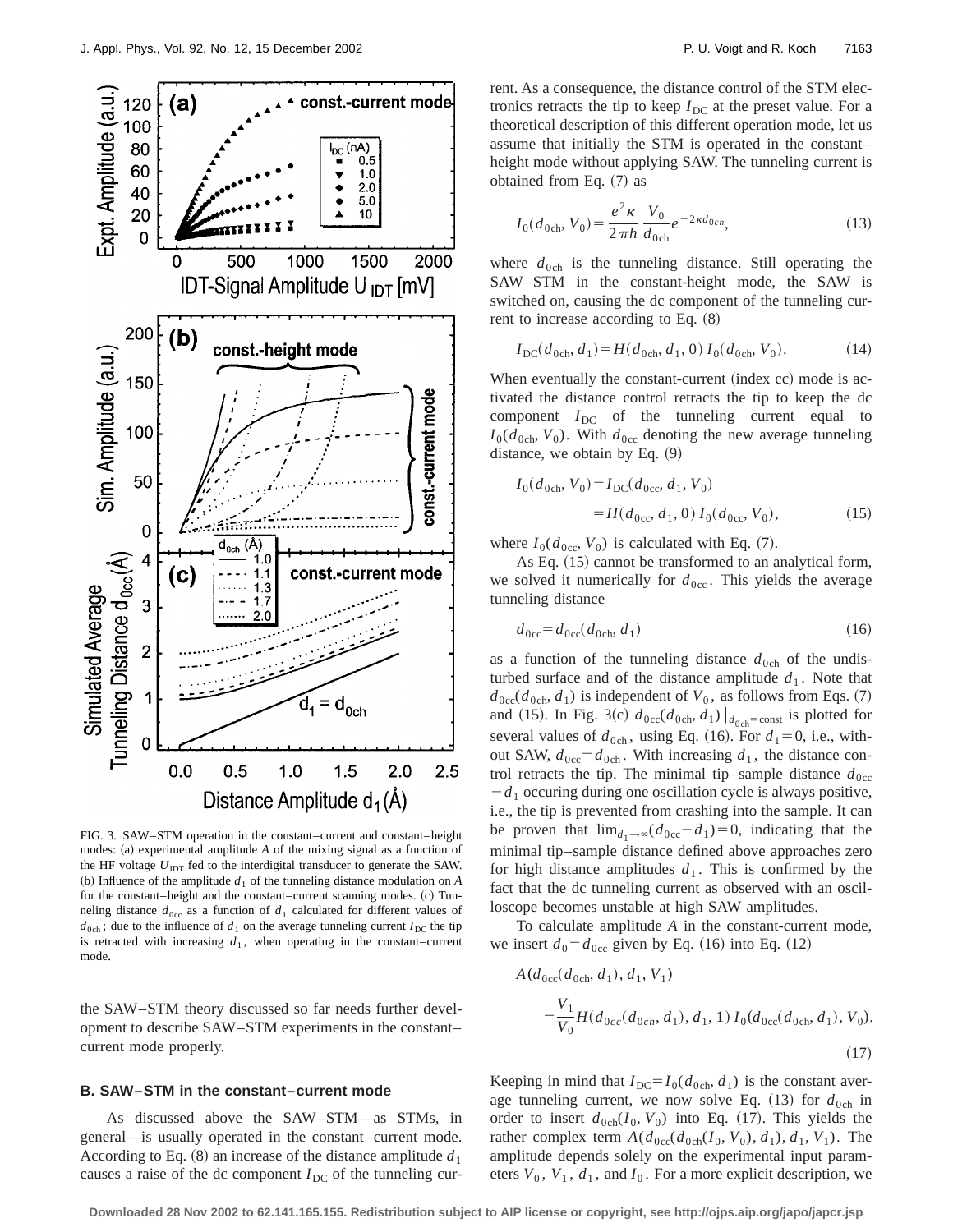

FIG. 4. Experimental and calculated dependence of the amplitude *A* of the mixing signal on the average tunneling current  $I_0$ , which is kept constant in the constant–current mode.

numerically analyzed the functional dependence of *A* on these parameters finding that for  $d_{0ch} > 2$  Å the amplitude can be approximated by

$$
\tilde{A}(I_0, d_1, V_0, V_1) = \frac{V_1}{V_0^{1.05}} L(I_0) D(d_1).
$$
\n(18)

The tilda indicates the change of explicit parameters compared to  $A$  as defined in Eq.  $(12)$ . For an experimental confirmation of Eq. (18) we measured the amplitude *A* upon varying each of the parameters  $V_0$ ,  $V_1$ ,  $d_1$ , and  $I_0$ , while keeping the other three parameters constant. A slight deviation from the  $V_1$  proportionality of  $A$  was found, indicating that the tunneling resistance is not purely ohmic as described by Eq.  $(7)$ . Possibly due to this nonohmic behavior, the measured  $V_0$  dependance of *A* is described best by  $V_0^{-0.8}$  in contrast to  $V_0^{-1.05}$  according to Eq. (18). The  $I_0$  dependence of *A* is described by the tunneling current function  $L(I_0)$ , which for  $I_0$ <20 nA is a straight line through the origin. As can be seen from Fig. 4 the measured plot  $\tilde{A}(I_0, d_1, V_0, V_1) \big|_{d_1, V_0, V_1 = \text{const}}$  is in good agreement with the  $I_0$  dependence predicted by Eq.  $(18)$ . The relation between  $d_1$  and the experimental parameter  $U_{\text{IDT}}$  which is required for this comparison will be derived in Sec. IV.

In Fig. 3(b) the constant-current mode  $d_1$  dependence  $A(d_{0\text{cc}}(d_{0\text{ch}}, d_1), d_1, V_1)|_{d_{0\text{ch}}=\text{const}, V_1=1}$  given by Eq. (17) is plotted for different values of  $d_{0ch}$ . In contrast to the constant–height curves also displayed in Fig.  $3(b)$  the slope of the curves decreases with increasing  $d_1$  because of the continuing retraction of the tip. Despite their obvious difference the constant–current and the constant–height curves in Fig. 3(b) have a common tangent at  $d_1=0$ . The plotted theoretical constant–current mode  $d_1$  dependence of amplitude *A* is in good qualitative agreement with the experimentally obtained plots of  $A(U_{\text{IDT}})$  [compare Fig. 3(a)].



FIG. 5. Quantitative determination of the transverse displacement amplitude  $u_3$  of the SAW by comparing the experimental and the theoretical distance modulation functions  $D_{\text{exp}}$  and  $D_{\text{th}}$ , respectively. Adjustment of the *x* scales of both curves yields the proportionality factor *q* between the amplitude  $U_{\text{IDT}}$  of the IDT voltage and the distance amplitude  $d_1$ .

# **IV. MEASUREMENT OF SAW AMPLITUDE**

A main objective of this work is the quantitative characterization of the surface oscillation in a Rayleigh-type wave, which requires the measurement of the transverse  $(u_3)$  and longitudinal  $(u_1)$  displacement amplitudes of the oscillation ellipse in absolute numbers. In this section, we focus on the calibrated measurement of the distance amplitude  $d_1$ , yielding  $u_3$  of the SAW. The key for the determination of  $d_1$  is the distance modulation function  $D(d_1)$ , which describes the  $d_1$ dependence of the amplitude  $[Eq. (18)]$ . From the curves  $A(d_{0cc}(d_{0ch}, d_1), d_1, V_1)|_{d_{0ch}=\text{const}, V_1=1V}$  and from the curves  $A(U_{\text{IDT}})$  the theoretical and the experimental distance modulation functions  $D_{th}(d_1)$  and  $D_{exp}(U_{\text{IDT}})$  can be extracted. To determine  $d_1$  in absolute values it is sufficient to find the proportionality factor  $q = U_{\text{IDT}} / d_1$ , which relates  $d_1$ with the amplitude of the IDT-voltage  $U_{\text{IDT}}$  generating the SAW. For that purpose, we plotted both  $D_{th}(d_1)$  and  $D_{\text{exp}}(U_{\text{IDT}})$  in the same diagram with separate *x* and *y* scales for the two data sets (Fig.  $5$ ). The latter were adjusted in a way to match  $D_{\text{th}}(d_1)$  with  $D_{\text{exp}}(U_{\text{IDT}})$ . Comparison of the  $d_1$  scale of  $D_{\text{th}}(d_1)$  with the  $U_{\text{IDT}}$  scale of  $D_{\text{exp}}(U_{\text{IDT}})$  yields the proportionality factor  $q = (840 \pm 90)$  mV/Å. The error was obtained from analyzing the data of  $D_{\text{exp}}(U_{\text{IDT}})$  measurements at several values of  $V_0$  and  $V_1$ . Assuming that the data  $D_{\text{exp}}(U_{\text{IDT}})$  were collected at horizontal sample positions  $(\gamma_x = \gamma_y = 0)$  Eq. (4) yields  $d_1 = u_3$ . Hence, *q* is the proportionality factor between  $u_3$  and the amplitude  $U_{\text{IDT}}$  of the SAW-generating signal fed to the IDT. From this calibration, the transverse displacement amplitude  $u_3$  can be calculated from the respective  $U_{\text{IDT}}$  chosen in the experiment.

To figure out the dynamic range of our UHV–SAW– STM we measured the amplitude *A* as a function of the SAW frequency for values  $U_{\text{IDT}}=1$ , 10, 100, and 1000 mV (Fig. 6). These curves were compared to the frequency dependence of the transmission *S*<sup>12</sup> determined with the help of a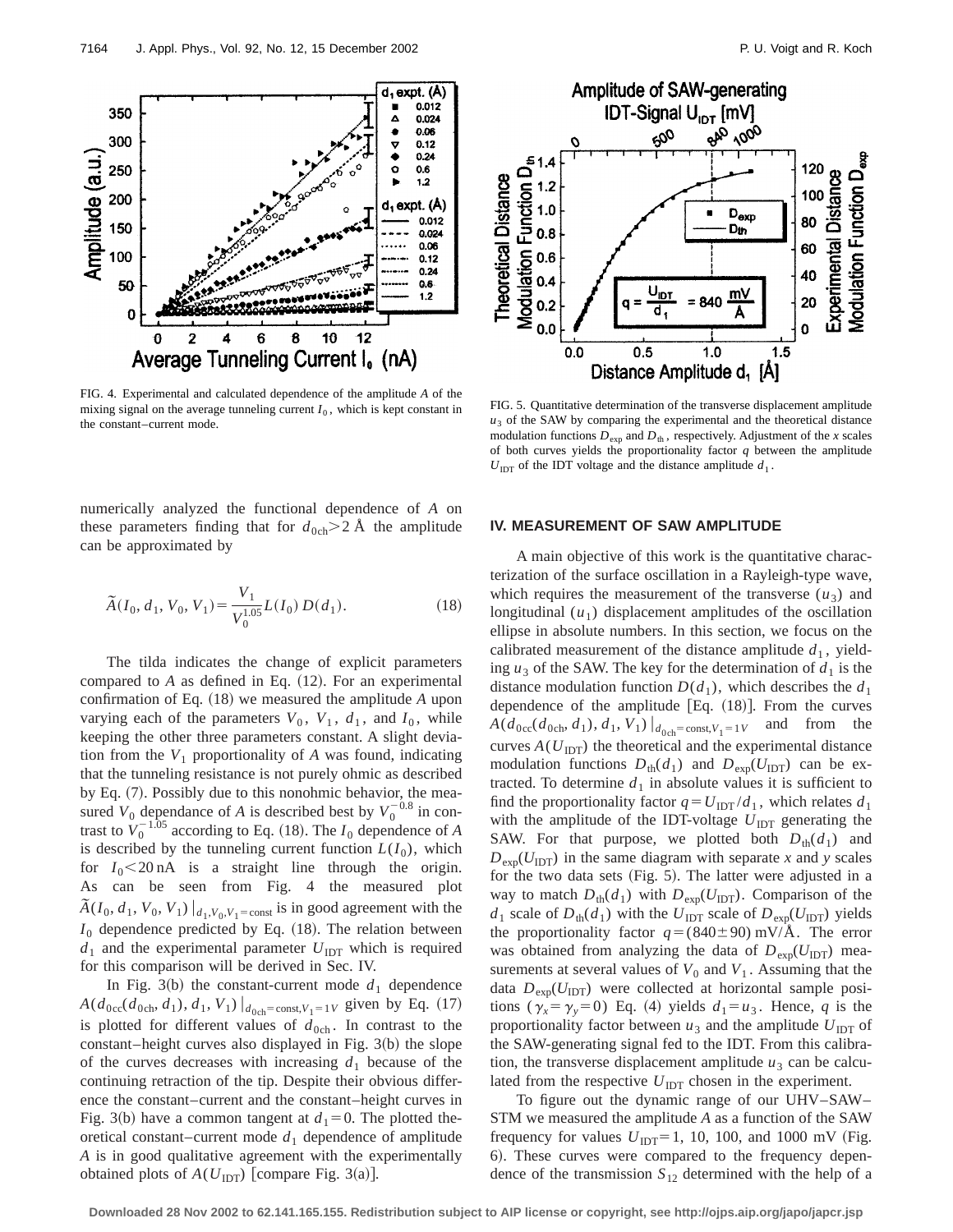

FIG. 6. Frequency dependence of the transmission  $S_{12}$  and of the amplitude of the mixing signal measured by the SAW–STM at the third harmonic frequency of the IDT. Notice that for all values of  $U_{\text{IDT}}$  the amplitude reproduces the IDT passband revealing a sensitivity of the UHV SAW–STM for amplitudes as small as 0.001 Å.

second "receiver" IDT on the  $LiNbO<sub>3</sub>$  sample, which receives the SAW of the ''sender'' IDT and converts it back to an electrical signal. The transmission  $S_{12}$  is defined as the ratio of the amplitude of the received signal to the amplitude of the SAW-generating signal. The plot of  $S_{12}$  in Fig. 6 reveals a passband around 120 MHz corresponding to the third harmonic of the IDT. Also the amplitude plots of Fig. 6 show a maximum at the position of the transmission passband, thus verifying that in the frequency interval of this passband the difference frequency signal is caused by the SAW rather than by any parasitic contribution. The plot  $A(f_{SAW})$  for  $U_{\text{IDT}}$ =1 mV still displays that maximum, suggesting that the UHV–SAW–STM indeed is capable of detecting SAWs with a transverse displacement amplitude  $u_3 = 0.0012$  Å. Obviously the dynamic range of our UHV–SAW–STM comprises at least 3 orders of magnitude down to SAW amplitudes as small as 0.001 Å.

# **V. MEASUREMENT OF OSCILLATION ELLIPSE ECCENTRICITY**

For a quantitative determination of the oscillation ellipse geometry it is sufficient to know the transverse displacement amplitude  $u_3$  and the ellipse angle  $\beta$  which describes the eccentricity of the oscillation ellipse. Thus, after having determined  $u_3$  we now present a routine to extract  $\beta$  from the experimental phase images.

Figure  $7(a)$  shows the topography of the gold film, which is characterized by a grainy morphology; the dotted line indicates the propagation direction of the SAW. According to Eqs.  $(4)$  and  $(5)$  amplitude and phase of the distance modulation and hence also amplitude  $A$  and phase  $\Phi$  of the difference frequency are affected by  $\beta$  and the local surface incli-



FIG. 7. (a) Topography of a gold film on  $LiNbO<sub>3</sub>$  as well as (b) amplitude and (c) phase of a Rayleigh wave, all recorded simultaneously with the SAW–STM. (d) Simulated phase image with an ellipse angle  $\beta$ =36° yielding good agreement with experiment (c). (e) Profiles of the experimental and simulated phase along the dotted line in  $(a)$ .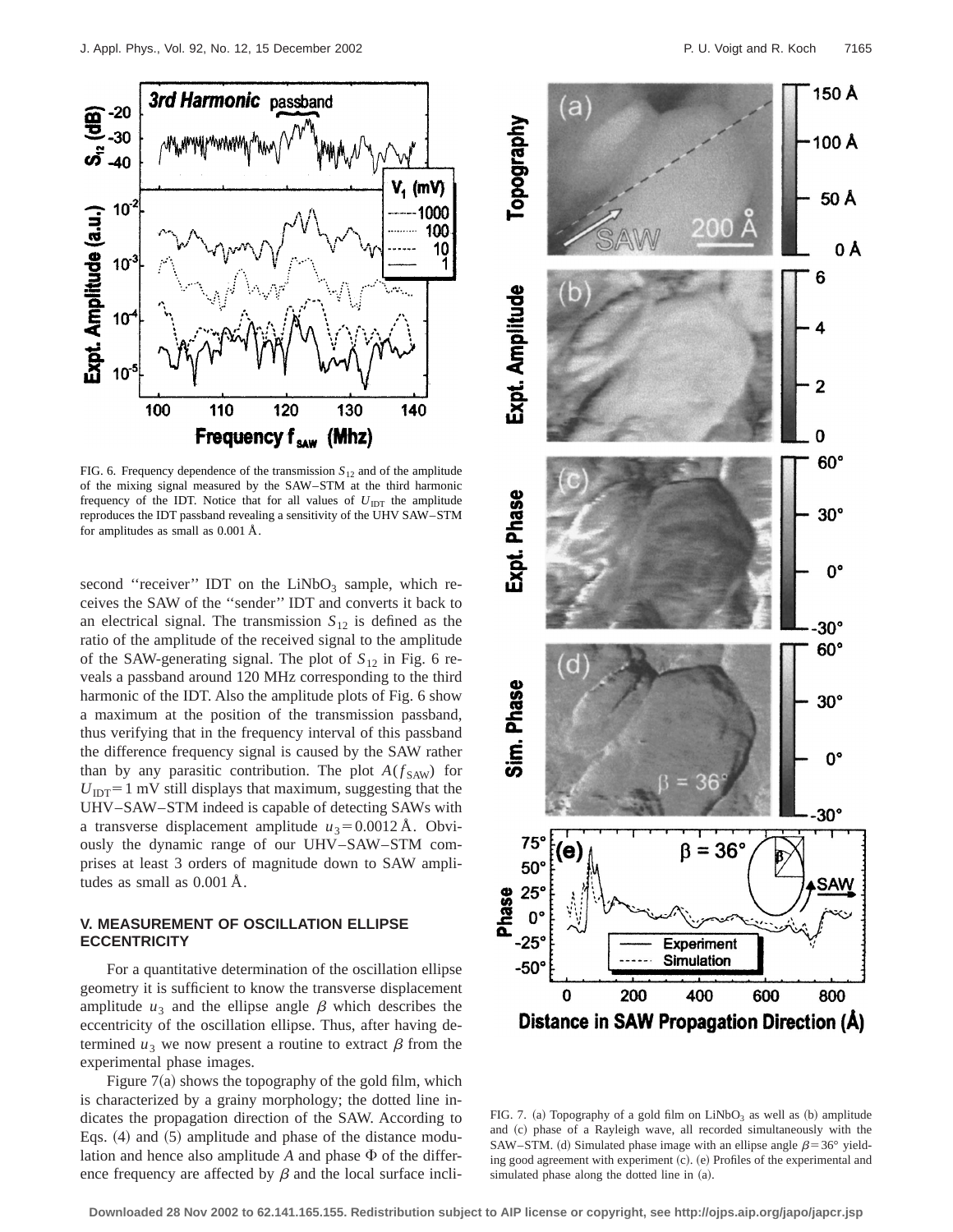

FIG. 8. Correlation error field corresponding to the phase measurement displayed in Fig. 7. The correlation error is used to quantify the difference between the experimental and simulated phase images, with the ellipse angle  $\beta_{sim}$  and the propagation direction  $\alpha_{sim}$  being the input parameters for the simulation. At the minimum of the correlation error field ( $\beta_{\text{opt}}=36^{\circ}$ ,  $\alpha_{\text{opt}}$ )  $=32^{\circ}$ ) the agreement between the experimental and simulated phase images is best.

nation given by  $\gamma_x$  and  $\gamma_y$ . Therefore also in the experimental amplitude and phase images - displayed in Fig.  $7$  (b) and (c), respectively, the morphology of the corrugated gold film can be recognized. Because of the derivatives occurring in Eqs.  $(4)$  and  $(5)$ , the structural features are even more pronounced in amplitude and phase images compared with topography. Figure  $7(d)$  shows a phase image simulated by Eq.  $(5)$  using the experimental topography of Fig. 7(a) and  $\beta$ =36° as input parameters. The simulated phase image is in good agreement with the experimental phase image of Fig.  $7(c)$ ; it reproduces the main structural features on a quantitative level, as is further corroborated by the nearly identical experimental and simulated phase profiles along the dotted line indicated in Fig.  $7(a)$ .

In order to determine the optimum value of  $\beta$ , yielding the best agreement with experiment, we simulated phase images with different ellipse angles  $\beta_{sim}$  and different wave propagation directions  $\alpha_{\text{sim}}$  as input parameters ( $\alpha_{\text{out}}$  is defined as the angle between the propagation direction and the fast scanning direction). The simulated phase images  $\Phi_{\beta_{\text{sim}},\alpha_{\text{sim}}}$  then are compared with the experimental phase image  $\Phi_{\text{exp}}$ . The values  $\beta_{\text{sim}}$  and  $\alpha_{\text{sim}}$ , for which optimum agreement with experiment is obtained, are interpreted as  $\beta_{\text{opt}}$  and  $\alpha_{\text{opt}}$ . For an impartial judgement of this agreement, we introduce the correlation error  $R_{\Phi}$  between two phase images. With  $(i, j)$  being the pixel coordinates,  $R_{\Phi}$  is defined to be proportional to the standard deviation  $\sigma$  of the values  $\Phi_{\beta_{\text{sim}},\alpha_{\text{sim}}}(i,j)-\Phi_{\text{exp}}(i,j)$ . In order to shift the obtained phase values into the interval  $[0^{\circ}, 180^{\circ}]$  we introduce a function  $D: [-360^\circ, +360^\circ] \rightarrow [0^\circ, 180^\circ]$  and define the correlation error as

$$
R_{\Phi}(\beta_{\text{sim}}, \alpha_{\text{sim}}) = \frac{\text{def}}{180^{\circ}} \frac{\sqrt{12}}{\sigma(D(\Phi_{\text{exp}} - \Phi_{\beta_{\text{sim}}, \alpha_{\text{sim}}})}). \quad (19)
$$

The normalizing factor  $\sqrt{12}/180^\circ$  guarantees that the error correlation of two pictures with randomly distributed pixel values is equal to 1.

By plotting  $R_{\Phi}(\beta_{\text{sim}}, \alpha_{\text{sim}})$  as a function of the ellipse angle  $\beta_{sim}$  and of the propagation direction  $\alpha_{sim}$  the error correlation field of Fig. 8 is obtained.  $R_{\Phi}(\beta_{\text{sim}}, \alpha_{\text{sim}})$  exhibits a clear minimum at  $\beta_{\text{sim}}=36^{\circ}$  and  $\alpha_{\text{sim}}=32^{\circ}$ , indicating that for these parameters the agreement between the simulated and experimental phase images is best. Therefore we interpret  $\beta_{\text{sim}}$ =36° as the optimum ellipse angle  $\beta_{\text{opt}}$  to represent the experiment.  $\beta_{\text{opt}}$  is close to the value  $\beta=35.1^{\circ}$  which is calculated from the elastic constants of  $LiNbO<sub>3</sub>$  by Slobodnik *et al.*<sup>20</sup> After measuring both the transverse displacement amplitude and the ellipse angle, the complete geometry of the oscillation ellipse is determined.

The correlation error field displayed in Fig. 8 was calculated on basis of the entire scanned area of the images of Fig. 7. We found that reasonable correlation error fields can be obtained by restricting the comparison between the simulated and the measured images on a part of the scanned area. The smallest partial scanned area yielding an error correlation field with a well defined minimum has dimensions of 30  $\times$ 30 Å. These promising results therefore demonstrate that the SAW–STM method presented here is suited to measure elastic constants on a nanometer scale.

### **VI. CONCLUSIONS**

We have investigated the surface oscillation due to a Rayleigh wave on  $LiNbO<sub>3</sub>$  using our UHV–SAW–STM. Here the high frequency signal due to the SAW is extracted from the tunneling current by mixing with a slightly detuned HF voltage added to the dc tunneling voltage; the mixing signal at the difference frequency reflects amplitude and phase of the SAW. To evaluate our experimental data we had to extend the current theory for SAW–STM, which is valid only for the constant-height scanning mode, to the more common constant–current scanning mode. In order to verify our theory we investigated the dependence of the mixing signal on various experimental parameters and achieved good agreement with experiment. Only for the  $V_0$  and the  $V_1$ dependences were small deviations found, which can be explained by a tunneling characteristic that is not purely ohmic.

Supplied with a proper theoretical basis the UHV– SAW–STM proves to be a powerful technique for quantitative investigations of the atomic movement induced by the Rayleigh waves. By comparing the experimental and theoretical dependence of the mixing signal amplitude on the amplitude of the tunneling distance modulation, we succeded in determining the transverse displacement amplitude  $u_3$  of the SAW in absolute numbers. From the distance calibration it can be concluded that our UHV–SAW–STM is capable of generating and detecting surface acoustic waves with transverse displacement amplitudes as small as 0.001 Å. Furthermore, via comparison of experimental and simulated SAW– STM phase images we also succeeded in quantitatively determining the eccentricity of the Rayleigh wave oscillation ellipse. The excellent agreement of the measured eccentricity with theoretical values further corroborates the validity of